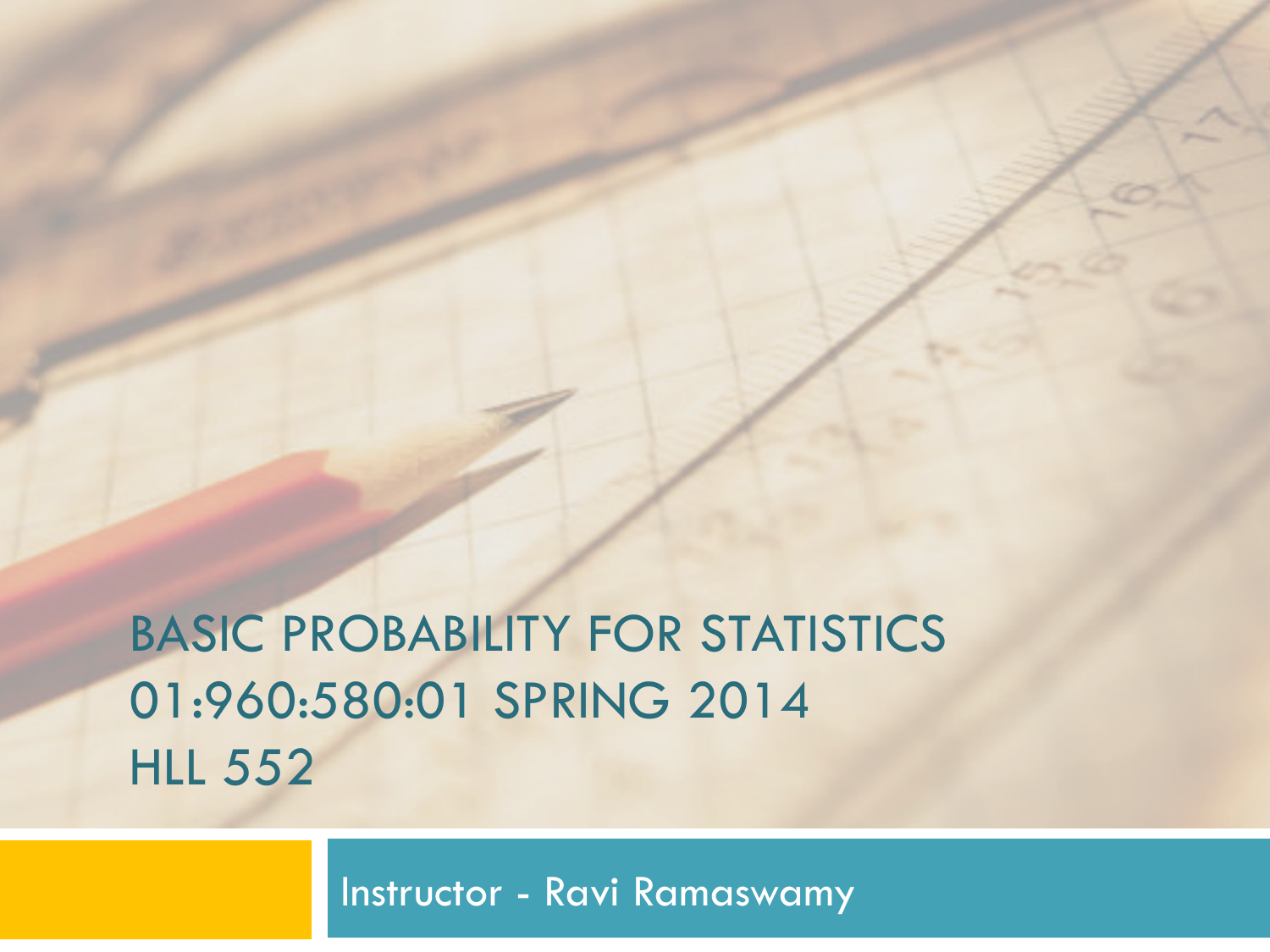# My Background

- **Currently working for Cisco Systems** 
	- $\triangleright$  Helping AT&T and VzW build the Mobile Internet
- Previously worked for AT&T Bell Labs, Holmdel, NJ
- **Academic** 
	- <sup>Ø</sup> Ph.D. , Department of Statistics, University of Rochester, 1985 Ø Specialization – Applied Probability & Stochastic Processes
	- <sup>Ø</sup> Masters in Statistics, Indian Statistical Institute, 1976
	- $\triangleright$  Courses Taught Graduate and Undergraduate Level Probability Theory, Linear Algebra, Statistical Inference, etc.
	- **EXECUTE: Recent Courses at Rutgers** 
		- $\triangleright$  463/563 Regression Theory (Summer 2013)
		- Ø 401 Basic Statistics for Inference (Spring 2013)
		- Ø 583 Statistical Inference (Summer 2010)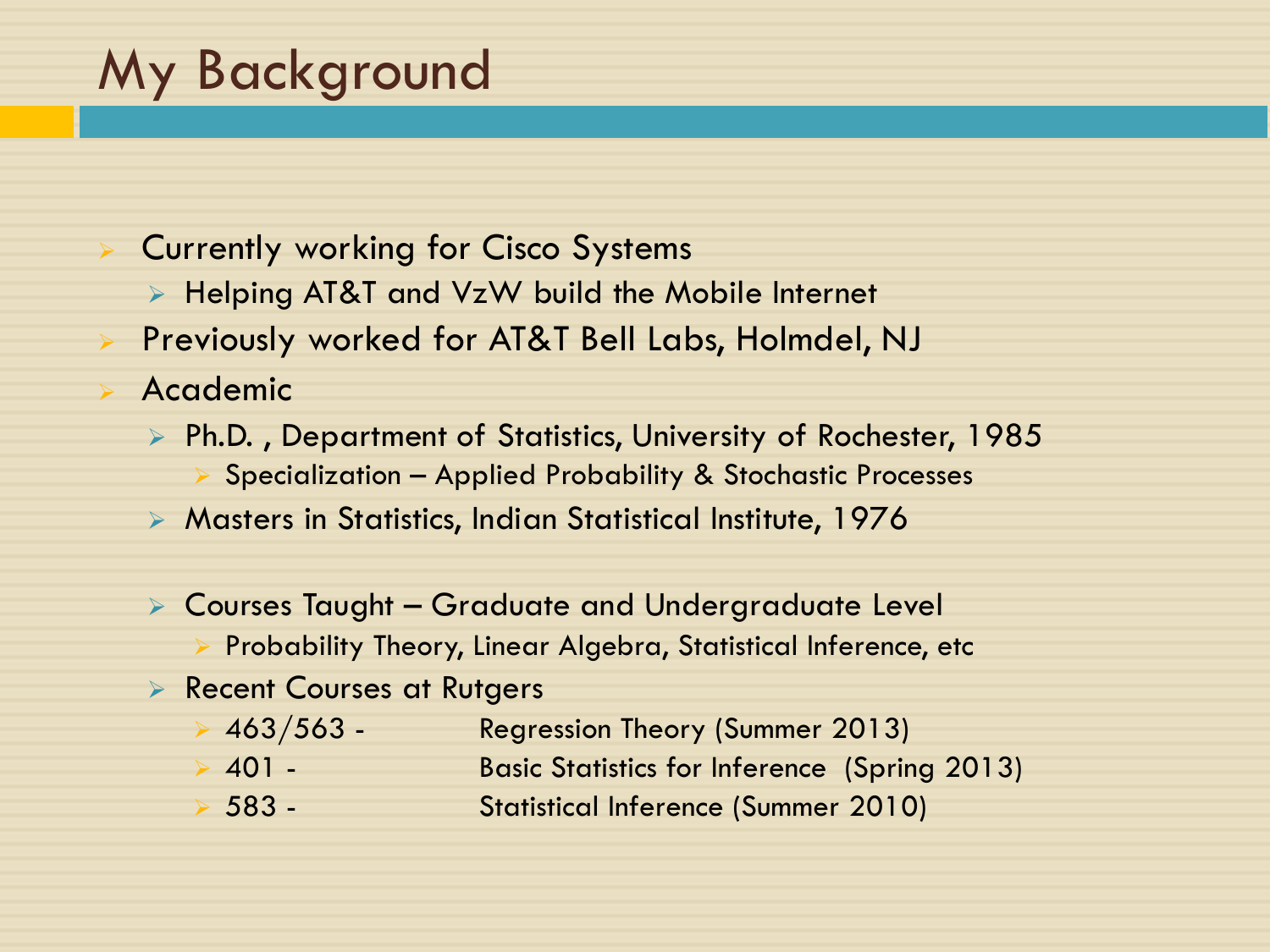## Course Information

### <sup>Ø</sup> Course # 01:960:580:01

Location – HLL-552

### **Schedule**

- $\triangleright$  Mondays 6:40 9:30 PM Ø Break: 10 min break at 8 PM
- **Office Hours**  $\triangleright$  After Class or by Appt
- Email rsr624@yahoo.com

### <sup>Ø</sup> Book

- $\triangleright$  A First Course in Probability, 9th Ed. Sheldon Ross
- <sup>Ø</sup> Will cover Chapters 1 8

#### **Tests**

- $\geq$  3 Mid Terms
	- $\geq 65\%$  of total grade
- $> 1$  Final
	- $\geq$  35% of total grade

### **Homework**

- $\triangleright$  Assigned every week
- $\triangleright$  Will not be graded
- Homework is a fundamental part of the course. Mid terms and final exam will borrow heavily from homework problems

### **Math Pre-Req**

- **E** Elementary Calculus
- $\Box$  Course will develop concepts in basic probability theory based on mathematical models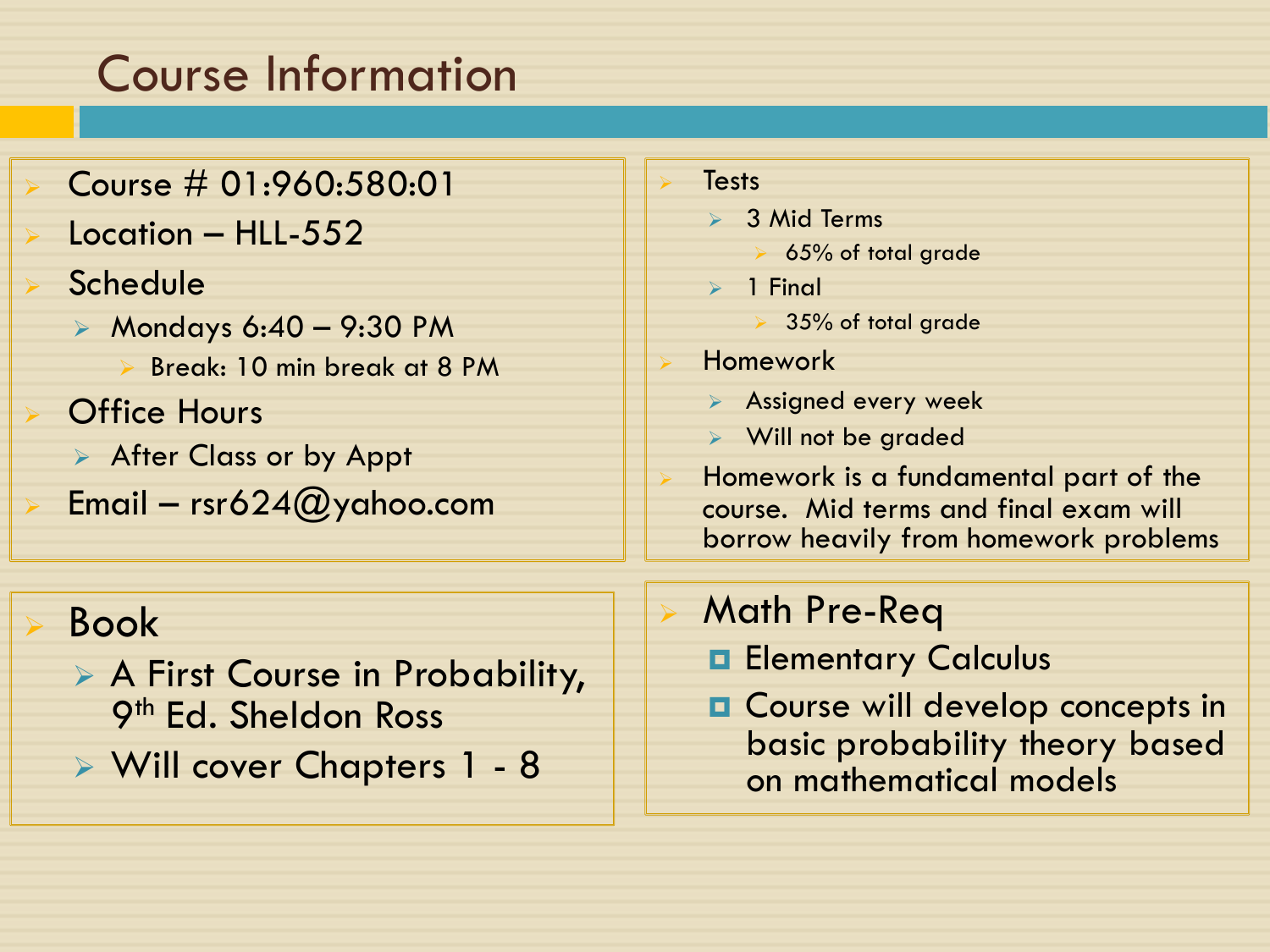# Course Objectives

## This course enables students to

- $\triangleright$  Understand key concepts in probability such as conditional probability and independence
- $\triangleright$  Understand random variables and common discrete and continuous distributions
	- Ø Binomial, Poisson, Hyper-geometric, Normal, Chi-Sq, T and F
- <sup>Ø</sup> Calculate mean/st dev, expectation, moments, and conditional expectation
- <sup>Ø</sup> Law of Large Numbers, Central Limit Theorem and applications